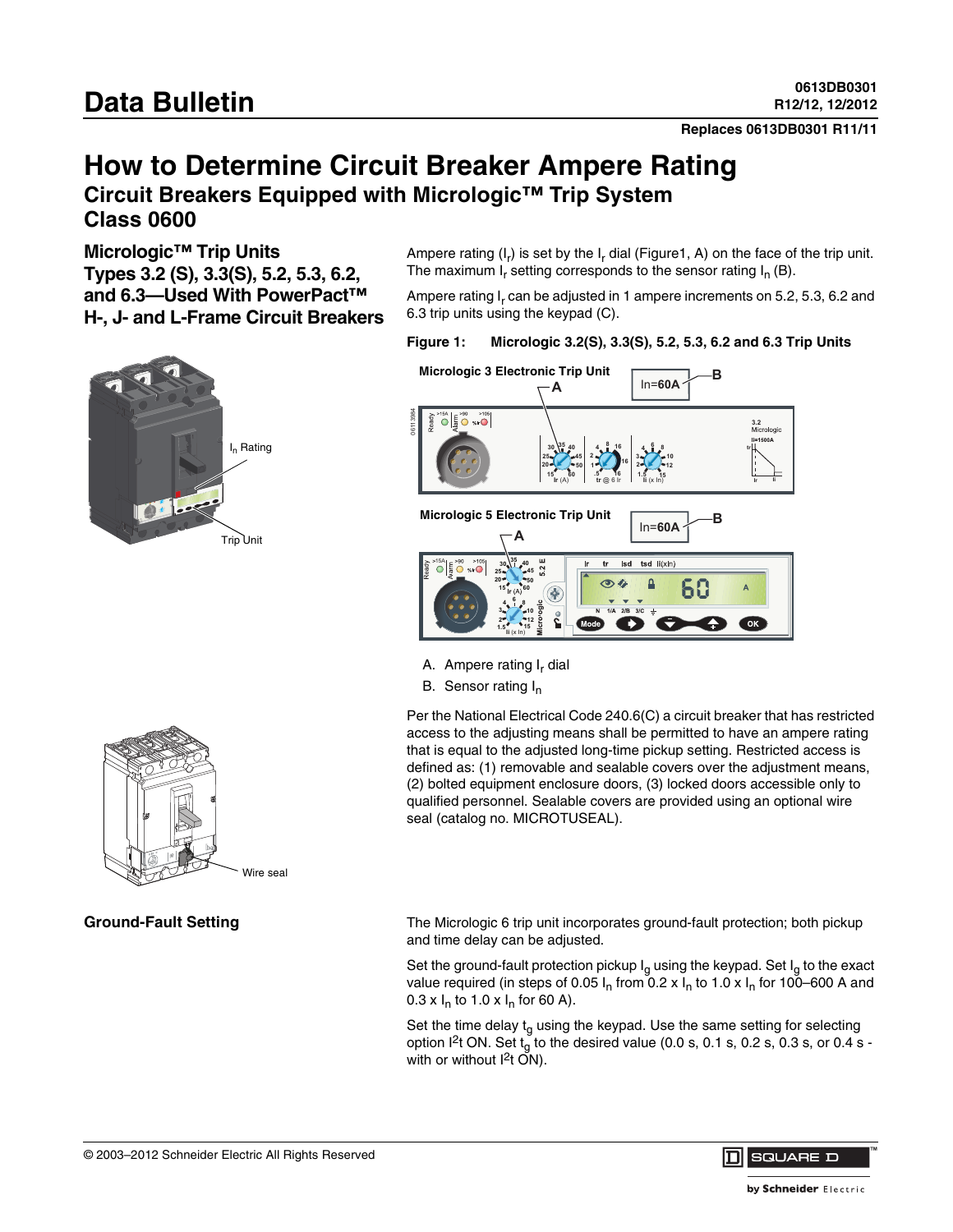## **Micrologic™ Trip Units Types 3.0, 3.0A, 5.0, 5.0A, 5.0P, 5.0H, 6.0A, 6.0P, 6.0H—Used With Masterpact™ NT and NW and PowerPact™ M-, P-, and R-Frame Circuit Breakers**



**Adjustable Rating Plug** Typically the A rating plug is supplied as standard equipment with factoryinstalled trip units. See Table 1 for other available rating plugs and settings.

**Table 1: Adjustable Rating Plug Selection**

| Rating<br>Plug | <b>Long-time Pickup Settings</b> |      |      |      |      |      |      |      |      |
|----------------|----------------------------------|------|------|------|------|------|------|------|------|
| A              | 1.0                              | 0.90 | 0.80 | 0.70 | 0.63 | 0.60 | 0.50 | 0.45 | 0.40 |
| B              | 1.0                              | 0.95 | 0.88 | 0.75 | 0.63 | 0.56 | 0.50 | 0.44 | 0.40 |
| C              | 1.0                              | 0.95 | 0.83 | 0.75 | 0.67 | 0.58 | 0.53 | 0.50 | 0.42 |
| D              | 1.0                              | 0.95 | 0.93 | 0.90 | 0.80 | 0.70 | 0.64 | 0.48 | 0.40 |
| E              | 1.0                              | 0.95 | 0.93 | 0.90 | 0.85 | 0.80 | 0.75 | 0.70 | 0.60 |
| F              | 1.0                              | 0.98 | 0.96 | 0.94 | 0.92 | 0.90 | 0.88 | 0.86 | 0.84 |
| G              | 0.82                             | 0.80 | 0.78 | 0.76 | 0.74 | 0.72 | 0.70 | 0.68 | 0.66 |
| H              | 0.64                             | 0.62 | 0.60 | 0.58 | 0.56 | 0.54 | 0.52 | 0.50 | 0.48 |

To determine ampere rating  $(I_r)$ , multiply sensor rating  $(I_n)$  by the long-time pickup setting. For example:

- $I_n = 2000A$
- Long-time pickup setting  $= 0.70$
- Therefore  $I_r = 2000A \times 0.70 = 1400A$

Per the National Electrical Code 240.6(C) a circuit breaker that has restricted access to the adjusting means shall be permitted to have an ampere rating that is equal to the adjusted long-time pickup setting. Restricted access is defined as: (1) removable and sealable covers over the adjustment means, (2) bolted equipment enclosure doors, (3) locked doors accessible only to qualified personnel. A flip down cover is provided to protect the rating plug and long-time pickup setting adjustment. To seal the trip unit, a wire seal is required.

**Ground-Fault Setting** To determine ground-fault setting, multiply sensor plug rating (I<sub>n</sub>) by the ground-fault pickup setting. For example:

- $I_n = 2000A$
- Ground-fault pickup setting  $= 0.30$
- Therefore ground-fault setting =  $2000A \times 0.30 = 600A$

**NOTE:** Changing the rating plug or long-time setting will not affect groundfault pickup level.

For trip units equipped with ground-fault protection for equipment, the test push button used for electronic testing of ground-fault protection is located above the test connector. For other ground-fault current test procedures, consult the trip unit instruction bulletin.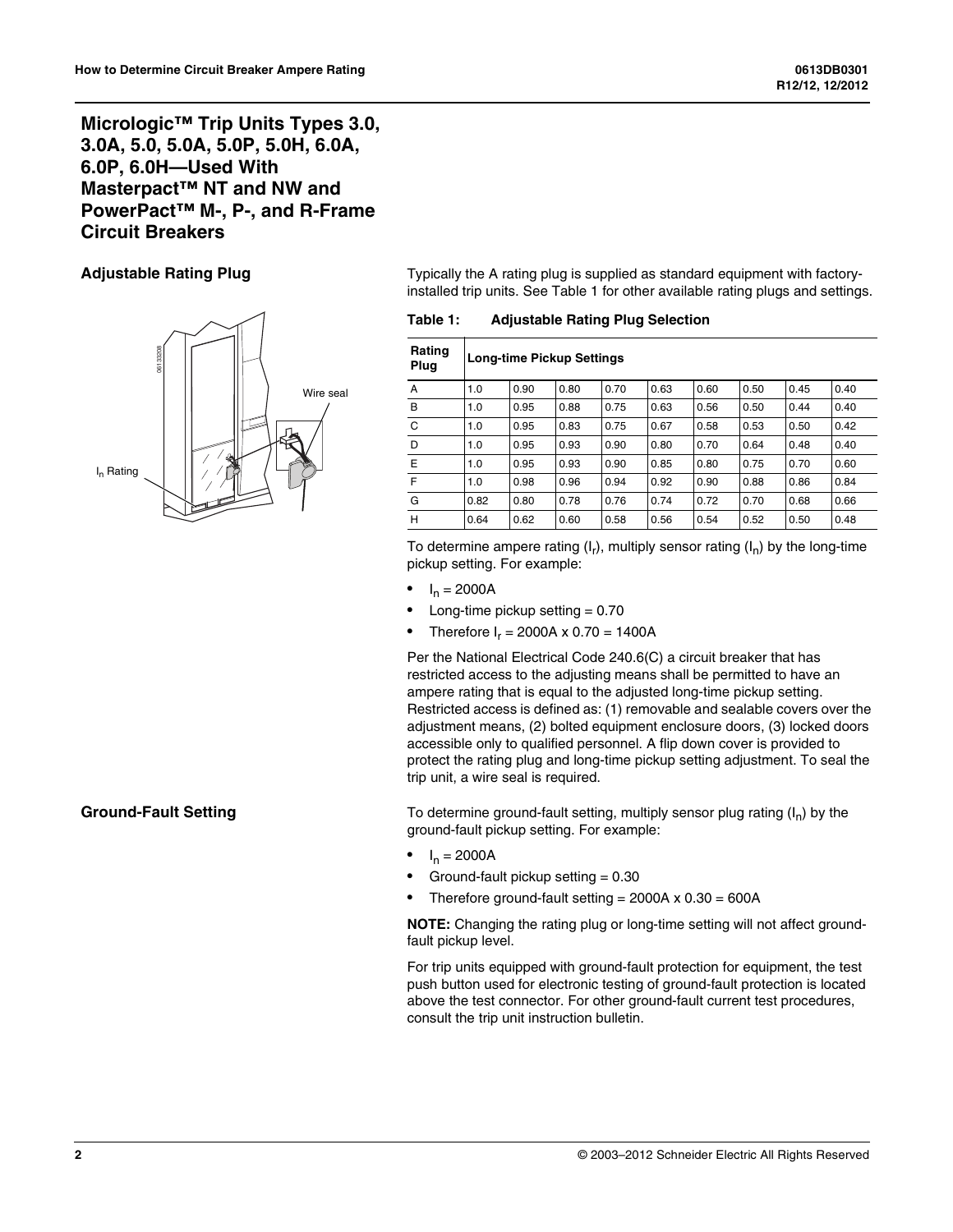## **Series B Micrologic Trip Units— Used with LX, LXI, and LE Circuit Breakers**



**NOTE:** Frame size is not sensor size. For example, an LEL circuit breaker can have a sensor rating of 250, 400, or 600 amperes.

**Table 2: Interchangeable Rating Plug Kits**

| Catalog No.   | <b>Rating Plug Multiplier Value</b> |
|---------------|-------------------------------------|
| ARP040        | 0.400                               |
| ARP050        | 0.500                               |
| ARP056        | 0.563                               |
| ARP058        | 0.583                               |
| ARP060        | 0.600                               |
| ARP063        | 0.625                               |
| ARP067        | 0.667                               |
| <b>ARP070</b> | 0.700                               |
| ARP075        | 0.750                               |
| ARP080        | 0.800                               |
| ARP083        | 0.833                               |
| <b>ARP088</b> | 0.875                               |
| ARP090        | 0.900                               |
| ARP100        | 1.000                               |

Determine sensor rating from label on circuit breaker face.

Ampere rating = sensor size x rating plug multiplier x long-time pickup setting



Per the National Electrical Code 240.6(C) a circuit breaker that has restricted access to the adjusting means shall be permitted to have an ampere rating that is equal to the adjusted long-time pickup setting. Restricted access is defined as: (1) removable and sealable covers over the adjustment means, (2) bolted equipment enclosure doors, (3) locked doors accessible only to qualified personnel. Sealable covers are provided using an optional wire seal (catalog no. MICROTUSEAL). Two seals are required per circuit breaker, one for the rating plug and one on the clear trip adjustments cover.

**Ground-Fault Setting** To determine ground-fault setting multiply sensor size (I<sub>n</sub>) by the groundfault pickup setting.

> **NOTE:** Ground-fault pickup level is not a function of rating plug or long-time setting, only sensor rating.

An optional ground-fault test panel is available. For other ground-fault system field testing, consult the circuit breaker instruction bulletin.